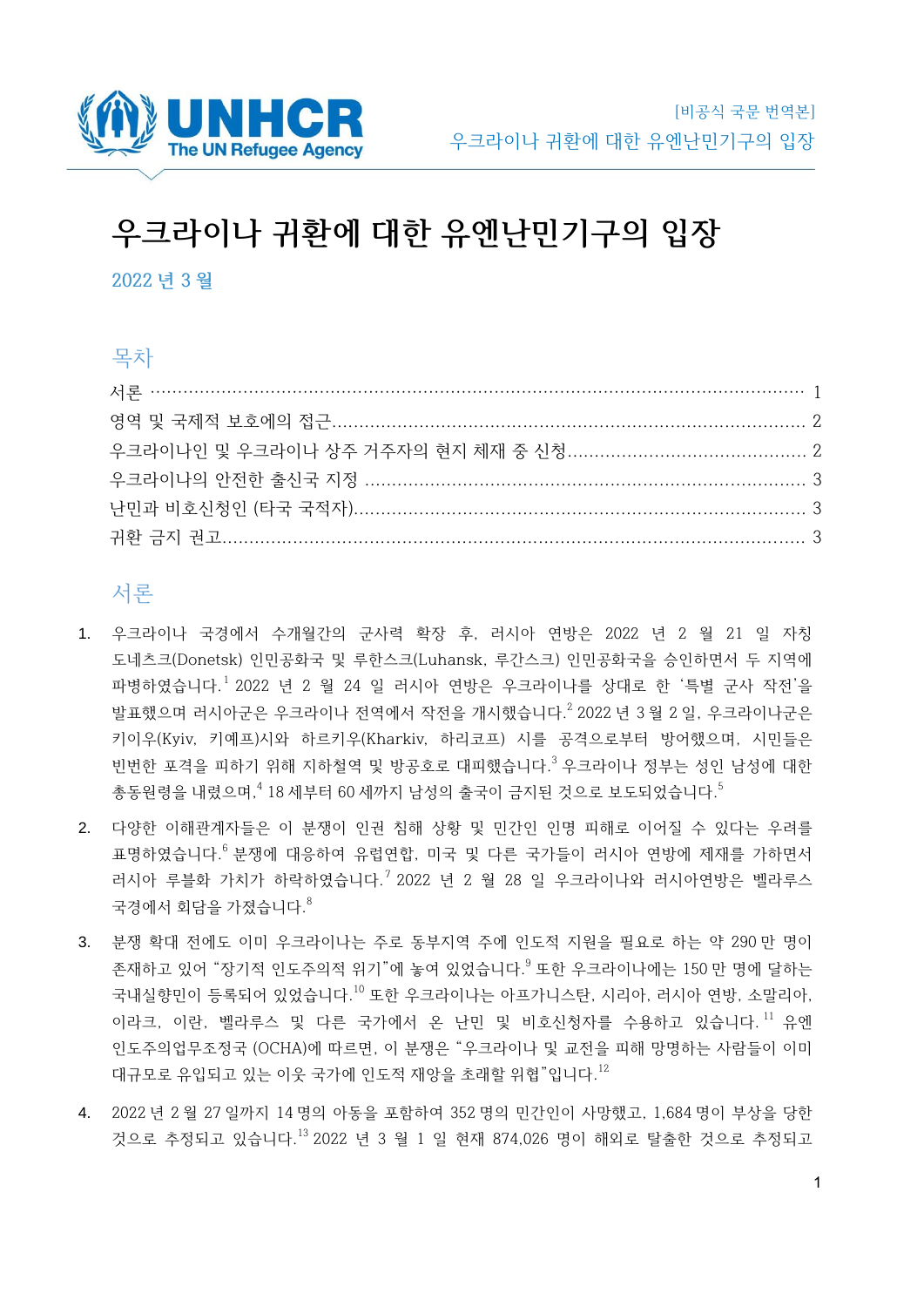

있으며, 탈출은 빠른 속도로 지속되고 있습니다.<sup>14</sup> 2022 년 2 월 27 일에는 폴란드와의 국경 지역인 메디카(Medyka)에서 국경을 건너려는 차량 행렬의 길이가 20 마일(약 32km)을 넘었고, 불과 15 시간 만에 45,200 명이 폴란드에 도착했습니다.<sup>15</sup> 헝가리, 몰도바, 폴란드, 루마니아, 슬로바키아를 포함한 인접 국가들은 2022 년 2 월 27 일부터 분쟁을 피해 도망친 우크라이나인들을 받아들이기 시작했으며, 많은 사람의 유입을 대비하고 있었습니다. 2022 년 3 월 1 일까지 폴란드는 453,982 명, 루마니아는 44,540 명을 받아들였으며, 116,348 명, 67,000 명 그리고 79,315 명이 각 헝가리, 슬로바키아, 몰도바에 입국한 것으로 추산됩니다. 16

#### 영역 및 국제적 보호에의 접근

- 5. 우크라이나의 상황이 유동적이고 불확실하기 때문에, 유엔난민기구는 비호 접근에 대한 여러 국가의 긍정적인 입장을 인지하고 있으며, 우크라이나를 탈출하는 모든 국적의 민간인들이 각 국가의 영역에 차별 없이 접근할 수 있도록 허용하고, 강제 송환 금지의 원칙을 항상 존중할 것을 모든 국가에게 촉구합니다.
- 6. 유럽연합의 임시보호지침(Temporary Protection Directive)에 따른 임시적 보호는 유럽연합 내 국가 별 보호의 일관성과 조화를 보장하고, 강제 송환으로부터의 즉각적인 보호 및 처우의 기본 기준을 제공하는 하나의 방법이 될 수 있습니다.<sup>17</sup> 유엔난민기구는 이와 관련되어 진행되는 논의를 인지하고 있으며 환영합니다.
- 7. 우크라이나의 국민 및 과거 상주 거주자의 국제적 보호를 구하는 모든 신청은 국제 및 지역 난민법에 따라 공정하고 효율적인 절차에 따라 처리되어야 합니다. 유엔난민기구는 최근 우크라이나의 상황으로 인해 우크라이나를 탈출하는 사람들의 국제적 보호 필요성이 증가하고 있음을 우려하고 있으며, 이러한 국제적 보호에는 1951 년 난민 협약 상 난민으로서의 보호, 지역 난민보호 문서 상 난민으로서의 보호, 기타 다른 형태의 국제적 보호를 모두 포함합니다. 18
- 8. 우크라이나 전역의 불안정한 상황에 비추어 볼 때, 유엔난민기구는 대안적 국내 피신 및 또는 재배치의 가능성을 이유로 우크라이나인과 과거 상주 거주자에 대한 국제적 보호를 거부하는 것은 부적절하다고 판단합니다.
- 9. 최근 사태 이전에 비호신청이 거부되었던 개별 신청인들의 경우, 우크라이나의 현재 상황은 사정 변경에 해당할 수 있으며, 이는 새로운 비호 신청이 제출된다면 고려되어야 합니다.
- 10. 1951 년 난민협약의 제 1 조 제 F 항 상의 예외 조항의 범위에 포함된 개인이 있을 수 있습니다.<sup>19</sup> 그러한 경우, 국제적 난민 보호 대상에서 제외될 수 있는 범죄에 대한 개인의 책임 문제를 면밀히 검토할 필요가 있습니다. 또한, 민간인을 대상으로 하는 비호의 성격을 유지하기 위해, 국가들은 입국 상황을 신중하게 평가하여 무장세력을 식별하고 이들을 민간인 난민들로부터 분리할 필요가 있습니다.<sup>20</sup>

# 우크라이나인 및 우크라이나 상주 거주자의 현지 체재 중 신청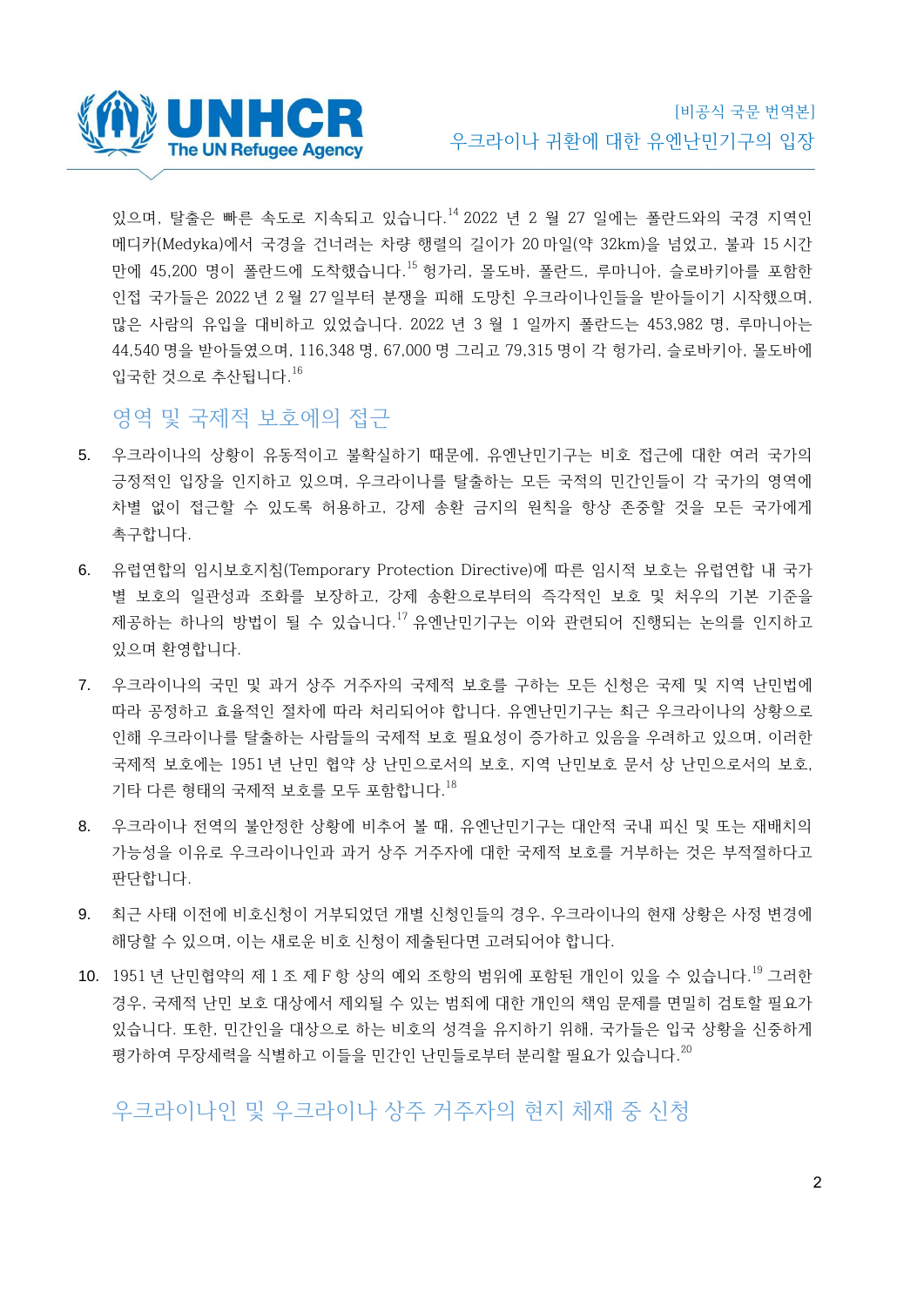

11. 다른 나라에 거주하는 많은 우크라이나인 (또는 우크라이나의 과거 상주 거주자)은 분쟁이 격화되기 전에 부여된 교육 또는 취업 등에 따른 체류 지위를 가지고 있습니다. 유엔난민기구는 가능하고 적절한 경우 기존에 주어진 체류 지위를 필요한 만큼 연장할 것을 권고합니다. 이러한 혜택을 받고 있는 사람의 비호 신청이 제한되어서는 안됩니다.

## 우크라이나의 안전한 출신국 지정

12. 현재 상황에서 유엔난민기구는 우크라이나를 "안전한 출신국(safe country of origin)"으로 고려하지 않습니다. 각국은 "안전한 출신국" 목록에서 우크라이나를 삭제해야 합니다. 따라서 유엔난민기구는 우크라이나 국민 또는 우크라이나 상주 거주자가 국제 보호를 구할 때 절차적 보호장치가 축소된 신속 절차 (중지효가 없는 이의신청 절차 포함)를 적용하지 않고, 해당인들을 다른 국제 보호를 구하는 신청인들과 상이한 조건에서 수용하지 않을 것을 각국 정부에 요청합니다.

### 난민과 비호신청인 (타국 국적자)

13. 우크라이나가 아닌 다른 국적을 가진 개인들도 분쟁과 관련된 상황의 결과로 우크라이나를 떠나기로 선택하거나 어쩔 수 없이 떠나는 상황에 처할 수 있으며, 그러한 경우 떠날 수 있도록 허용되어야 합니다. 이들 중 일부는 우크라이나에서 난민으로 인정되었거나 보충적 보호를 받고 있거나 비호신청인으로 등록되어 있을 수 있습니다. 아프가니스탄과 시리아 국적자들은 러시아연방 및 다른 나라의 국적자들과 함께 우크라이나에서 가장 큰 규모의 비호신청인 및 난민 집단에 속합니다. 우크라이나는 난민들과 국제적 보호가 필요한 사람들을 수용하는 국가였으며 현재도 여전히 그러합니다. 안전을 위해 계속 이동하는 사람들의 국제 보호를 구하는 신청은 국가 비호 절차에 회부되어야 합니다. 또한, 우크라이나에 거주하였으나 현재 상황으로 인해 우크라이나를 떠나야했으며, 그 전에는 우크라이나에서 국제 보호를 신청하지 않은 외국인 또는 무국적자가 있을 수 있습니다. 유엔난민기구는 이들이 국제적 보호를 구하는 국가에서 이들을 해당 국가의 비호 절차에 회부할 것을 권고합니다.

### 귀환 금지 권고

- 14. 우크라이나의 상황이 불안정하고 당분간 불확실할 수 있으므로 유엔난민기구는 이미 비호 신청이 거부된 사람들을 포함한 우크라이나 국민 및 과거 상주 거주자의 강제 송환을 중단할 것을 모든 국가에게 요청합니다. 이러한 강제 송환의 금지는 최소한의 기준이며 우크라이나의 치안 상황이 상당히 개선되어 국제적 보호가 필요하지 않다고 결정된 사람들의 안전하고 존엄한 귀환이 가능할 때까지 유지되어야 합니다.
- 15. 유엔난민기구는 현재 상황에서 발생하는 국제적 보호의 필요성을 평가하기 위해 우크라이나 내 상황을 계속하여 감독할 것입니다.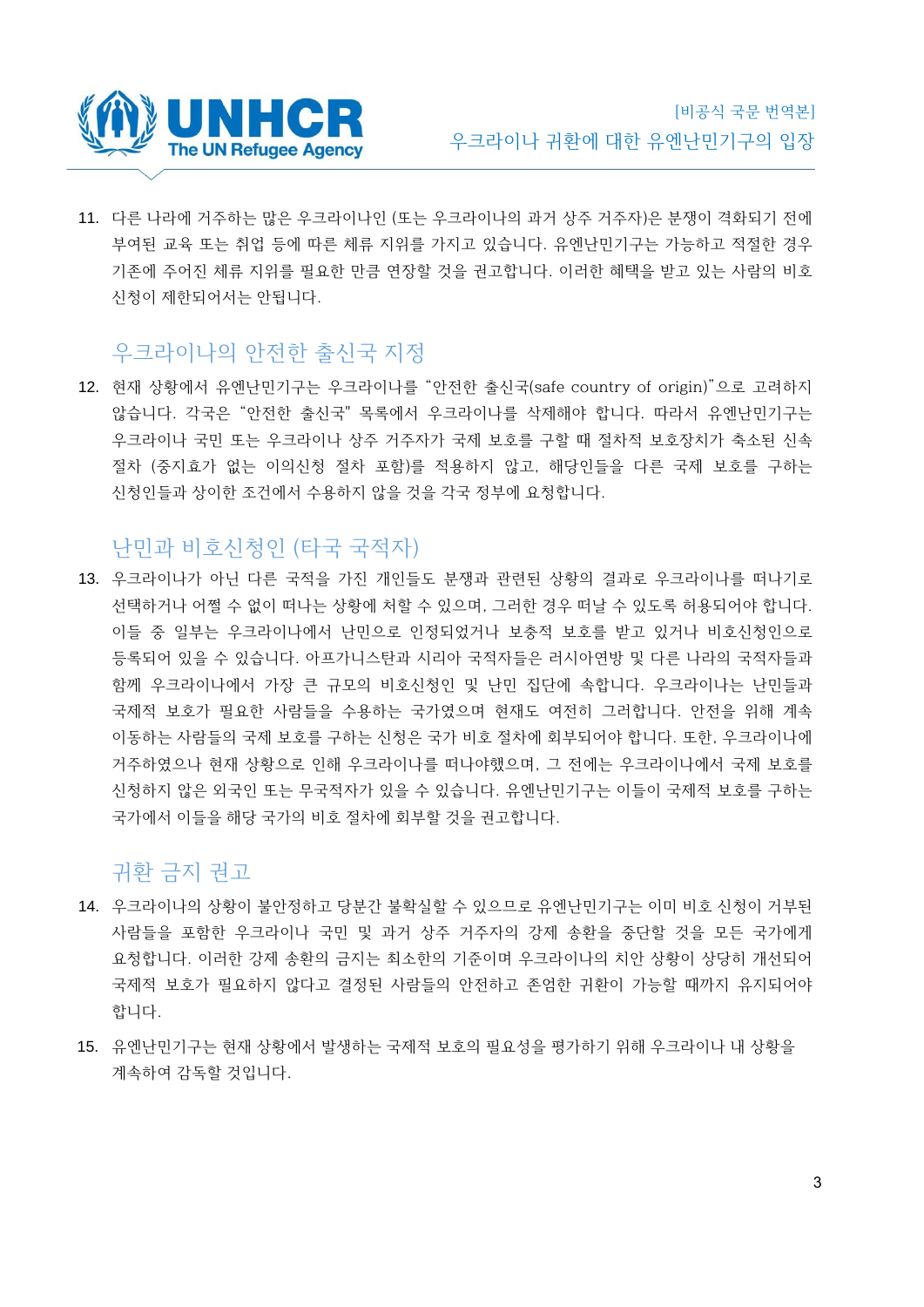

<sup>1</sup> Jamestown Foundation, *Russia Recognizes Donetsk, Luhansk Satrapies as 'Independent States'*, 22 February 2022, [www.ecoi.net/en/document/2068374.html; B](http://www.ecoi.net/en/document/2068374.html)BC, *Ukraine Crisis: Russia Orders Troops into Rebel-Held Regions*, 21 February 2022, [www.bbc.com/news/world-europe-60468237; D](http://www.bbc.com/news/world-europe-60468237)eutsche Welle (DW), *Russia Recognizes Independence of Ukraine Separatist Regions*, 21 February 2022[, www.dw.com/en/russia-recognizes-independence-of-ukraine-separatist-regions/a60861963.](http://www.dw.com/en/russia-recognizes-independence-of-ukraine-separatist-regions/a-60861963)

<sup>2</sup> Time, *Here's What We Know So Far About Russia's Assault on Ukraine*, 24 February 2022, [https://time.com/6150708/russiaukraine-invasion](https://time.com/6150708/russia-ukraine-invasion-war/)[war/; A](https://time.com/6150708/russia-ukraine-invasion-war/)ljazeera, *Timeline: Putin Attacks Ukraine – How It Happened*, 24 February 2022, [www.aljazeera.com/news/2022/2/24/timeline-putin](http://www.aljazeera.com/news/2022/2/24/timeline-putin-attacks-ukraine-how-it-happened)[attacks-ukraine-how-it-happened.](http://www.aljazeera.com/news/2022/2/24/timeline-putin-attacks-ukraine-how-it-happened)

<sup>3</sup> Aljazeera, *Many Deaths as Russia Intensifies Bombardment of Ukraine Cities*, 2 March 2022[, www.aljazeera.com/news/2022/3/2/more-deaths](http://www.aljazeera.com/news/2022/3/2/more-deaths-as-russia-intensifies-bombing-of-ukraine-cities)[as-russia-intensifies-bombing-of-ukraine-cities; C](http://www.aljazeera.com/news/2022/3/2/more-deaths-as-russia-intensifies-bombing-of-ukraine-cities)NN, *Russia Bombs Residential Area of Kharkiv and Intensifies Kyiv Assault as Talks with Ukraine End*, 1 March 2022, [https://edition.cnn.com/2022/02/28/europe/ukraine-russia-invasion-monday-intl-hnk/index.html; T](https://edition.cnn.com/2022/02/28/europe/ukraine-russia-invasion-monday-intl-hnk/index.html)he Guardian, *Russia Launches Multiple Rocket Attacks in Kharkiv and Renews Kyiv Assault*, 28 February 2022, [www.theguardian.com/world/2022/feb/28/russian-rocket-strikes-kill-dozens-in-kharkiv-as-ukraine-russia-talks-begin.](http://www.theguardian.com/world/2022/feb/28/russian-rocket-strikes-kill-dozens-in-kharkiv-as-ukraine-russia-talks-begin)

<sup>4</sup> 2022 년 2 월 24 일 발령된 이 명령은 다음의 지역에서 총동원을 명령하였습니다. Vinnytsia, Volyn, Dnipropetrovsk, Donetsk, Zhytomyr, Zakarpattia, Zaporizhia, Ivano-Frankivsk, Kyiv, Kirovohrad, Luhansk, Lviv, Mykolaiv, Odessa, Poltava, Rivne, Sumy, Ternopil, Kharkiv, Kherson, Kherson Cherkasy, Chernivtsi, Chernihiv regions, the city of Kiev. 2022.2.28. 자 유엔난민기구에게 가용한 정보에 기초. 또한 다음을 참조: Reuters, *Ukrainian President Signs Decree on General Mobilisation of Population -Interfax*, 24 February 2022, [www.reuters.com/world/europe/ukrainian-president-signs-decreegeneral-mobilisation-population-interfax-2022-02-24/; D](http://www.reuters.com/world/europe/ukrainian-president-signs-decree-general-mobilisation-population-interfax-2022-02-24/)W, *Ukraine President Orders General Mobilization*, 24 February 2022[, www.dw.com/en/ukraine-president-orders-general-mobilization/a-60908996.](http://www.dw.com/en/ukraine-president-orders-general-mobilization/a-60908996)

<sup>5</sup> Aljazeera, *'We Are Going to Defend Ourselves': Ukrainians Join War Front*, 27 February 2022, [www.aljazeera.com/news/2022/2/27/we-are](http://www.aljazeera.com/news/2022/2/27/we-are-going-to-defend-ourselves-ukrainians-join-war-front)[going-to-defend-ourselves-ukrainians-join-war-front; T](http://www.aljazeera.com/news/2022/2/27/we-are-going-to-defend-ourselves-ukrainians-join-war-front)he Intercept, *In Ukraine's West, Conscripts of all Ages Head to Battle, Expressing Outrage at Putin's Invasion*, 26 February 2022[, https://theintercept.com/2022/02/26/ukraine-russia-invasion-conscription/; T](https://theintercept.com/2022/02/26/ukraine-russia-invasion-conscription/)he Independent, *Ukraine Tells Citizens to Make Molotov Cocktails to Fight Russia and Lifts Age Limits on Army Recruitment*, 25 February 2022, [www.independent.co.uk/news/world/europe/russia-ukraine-army-age-lifted-b2023117.html; C](http://www.independent.co.uk/news/world/europe/russia-ukraine-army-age-lifted-b2023117.html)hannel News Asia, *Guards Fire Shots as Ukrainians Try to Cram onto Evacuation Trains*, 25 February 2022, [www.channelnewsasia.com/world/ukraine-russiainvasion-evacuation-train](http://www.channelnewsasia.com/world/ukraine-russia-invasion-evacuation-train-shots-fired-2520346)[shots-fired-2520346; H](http://www.channelnewsasia.com/world/ukraine-russia-invasion-evacuation-train-shots-fired-2520346)ungary Today, *Masses of Ukrainian Refugees Cross the Hungarian Border on Foot*, 25 February 202[2,](https://hungarytoday.hu/ukrainian-war-refugees-hungarian-border-ethnic-hungarians/)  [https://hungarytoday.hu/ukrainian-war-refugees-hungarian-border-ethnic-hungarians/.](https://hungarytoday.hu/ukrainian-war-refugees-hungarian-border-ethnic-hungarians/) 외국인 유학생을 포함한 우크라이나 국적자가 아닌

사람들이 우크라이나를 떠나는 것이 금지되었다는 보고가 있습니다. BBC, *Ukraine Conflict: Nigerian Outrage at Treatment of Students at Poland Border*, 28 February 2022, [www.bbc.com/news/world-africa-60555650; B](http://www.bbc.com/news/world-africa-60555650)usiness Insider, *African Students Fleeing the Russian Invasion Say They Have Been Prevented from Crossing to Poland Due to a 'Ukrainians' First' Policy*, 27 Februrary 2022, [www.businessinsider.com/african](http://www.businessinsider.com/african-students-ukrainians-first-policy-preventing-them-leaving-war-zone-2022-2?amp;IR=T&r=US&IR=T)[students-ukrainians-first-policy-preventing-them-leaving-war-zone-2022-2.](http://www.businessinsider.com/african-students-ukrainians-first-policy-preventing-them-leaving-war-zone-2022-2?amp;IR=T&r=US&IR=T)

<sup>6</sup> 다음을 참조. Amnesty International, *Soaring Concern for Human Rights and Human Lives as Russia Invades Ukraine*, 24 February 2022, [www.amnesty.org/en/latest/news/2022/02/soaring-concern-for-human-rights-and-human-lives-as-russiainvades-ukraine/; O](http://www.amnesty.org/en/latest/news/2022/02/soaring-concern-for-human-rights-and-human-lives-as-russia-invades-ukraine/)ffice of the High Commissioner for Human Rights (OHCHR), *UN Human Rights Chief Urges an Immediate Halt to the Russian Federation's Military Action Against Ukraine*, 24 February 2022, [www.ohchr.org/EN/NewsEvents/Pages/DisplayNews.aspx?NewsID=28153&LangID=E; H](http://www.ohchr.org/EN/NewsEvents/Pages/DisplayNews.aspx?NewsID=28153&LangID=E)uman Rights Watch (HRW), *Russia, Ukraine & International Law: On Occupation, Armed Conflict and Human Rights*, 23 February 2022, [www.hrw.org/news/2022/02/23/russia-ukraine-international-law-occupation-armed-conflict-and-human-rights.](http://www.hrw.org/news/2022/02/23/russia-ukraine-international-law-occupation-armed-conflict-and-human-rights)

<sup>7</sup> The Guardian, *Ukraine War: Sanctions-Hit Russian Rouble Crashes as Zelenskiy Speaks of 'Crucial' 24 Hours*, 28 February 2022, www.theguardian.com/world/2022/feb/28/ukraine-war-sanctions-hit-russian-rouble-crashes-as-zelenskiy-speaks-ofcrucial-24-hours; *Russia's Isolation Deepens as Ukraine Resists Invasion*, 28 February 2022, [www.reuters.com/world/europe/russias-isolation-deepens-ukraine](http://www.reuters.com/world/europe/russias-isolation-deepens-ukraine-resists-invasion-2022-02-28/)[resists-invasion-2022-02-28/.](http://www.reuters.com/world/europe/russias-isolation-deepens-ukraine-resists-invasion-2022-02-28/)

<sup>8</sup> The Independent, *Ukraine-Russia News Live: Stage Set for Belarus Peace Talks After Putin Puts Nuclear Forces on High Alert*, 28 February 2022[, www.independent.co.uk/news/world/europe/russia-ukraine-latest-putin-kyiv-zelensky-war-updateb2024651.html. N](http://www.independent.co.uk/news/world/europe/russia-ukraine-latest-putin-kyiv-zelensky-war-update-b2024651.html)o cease-fire agreement was reached, the parties agreed to schedule a second round of talks. Voice of America (VOA), *Ukraine, Russia Prep for 2nd Round of Talks as Kyiv Demands Cease-Fire*, 28 February 2022, [www.voanews.com/a/russia-faces-diplomatic-economic-pressure-as-ukraine-resists-invasion-](http://www.voanews.com/a/russia-faces-diplomatic-economic-pressure-as-ukraine-resists-invasion-/6462659.html) [/6462659.html.](http://www.voanews.com/a/russia-faces-diplomatic-economic-pressure-as-ukraine-resists-invasion-/6462659.html)

<sup>9</sup> 유엔 인도주의업무조정국, *2022 Humanitarian Needs and Response Overview: Ukraine*, 30 November 2021, [www.humanitarianresponse.info/sites/www.humanitarianresponse.info/files/documents/files/ukraine\\_hno\\_hrpen.pdf, p](http://www.humanitarianresponse.info/sites/www.humanitarianresponse.info/files/documents/files/ukraine_hno_hrp-en.pdf)p. 2, 4.

<sup>10</sup> 유엔 인도주의업무조정국[,](https://unhcr365-my.sharepoint.com/personal/curriero_unhcr_org/Documents/Country%20Guidence/OCHA) *Ukraine: Situation Report*, 22 October 2021, [https://reports.unocha.org/en/country/ukraine/card/2bMBM0ECTo/.](https://reports.unocha.org/en/country/ukraine/card/2bMBM0ECTo/)  상황의 전개가 빠르다는 점을 감안할 때, 이 통계 및 기타 통계가 변경되었을 가능성이 있으며, 이러한 통계를 현재 수치 반영에 사용해서는 안됩니다. 다음을 참조. BBC, *Ukraine Crisis: How Many Refugees and Where Might They Go?*, 2 March 2022[, www.bbc.com/news/world-60555472.](http://www.bbc.com/news/world-60555472)

<sup>11</sup> 유엔난민기구, *Ukraine: Thematic Update*, 27 May 2021, [www.unhcr.org/ua/wp-content/uploads/sites/38/2021/03/2021-03-UNHCRUKRAINE-](http://www.unhcr.org/ua/wp-content/uploads/sites/38/2021/03/2021-03-UNHCR-UKRAINE-Refugee-and-Asylum-Seekers-Update_FINAL-1.pdf)[Refugee-and-Asylum-Seekers-Update\\_FINAL-1.pdf, p](http://www.unhcr.org/ua/wp-content/uploads/sites/38/2021/03/2021-03-UNHCR-UKRAINE-Refugee-and-Asylum-Seekers-Update_FINAL-1.pdf)p. 1-2. 다음을 참조. 유엔난민기구, *Ukraine: Refugees and Asylum Seekers*, accessed 25 February 2022[, www.unhcr.org/ua/en/refugees-asylum-seekers.](https://www.unhcr.org/ua/en/refugees-asylum-seekers)

<sup>12</sup> 유엔 인도주의업무조정국, *Ukraine: Humanitarian Impact Situation Report*, 27 February 2022, [https://reliefweb.int/sites/reliefweb.int/files/resources/Ukraine%20Situation%20Report%2027Feb2022.pdf, p](https://reliefweb.int/sites/reliefweb.int/files/resources/Ukraine%20Situation%20Report%2027Feb2022.pdf). 2. "현재 상황은 이미 심각한 인도주의적 위기에 놓여있는 돈바스 지역 내 상황을 악화시키고 있으며, 우크라이나 전역 내 다양한 수요가 새롭게 발생하고 있다." 유엔